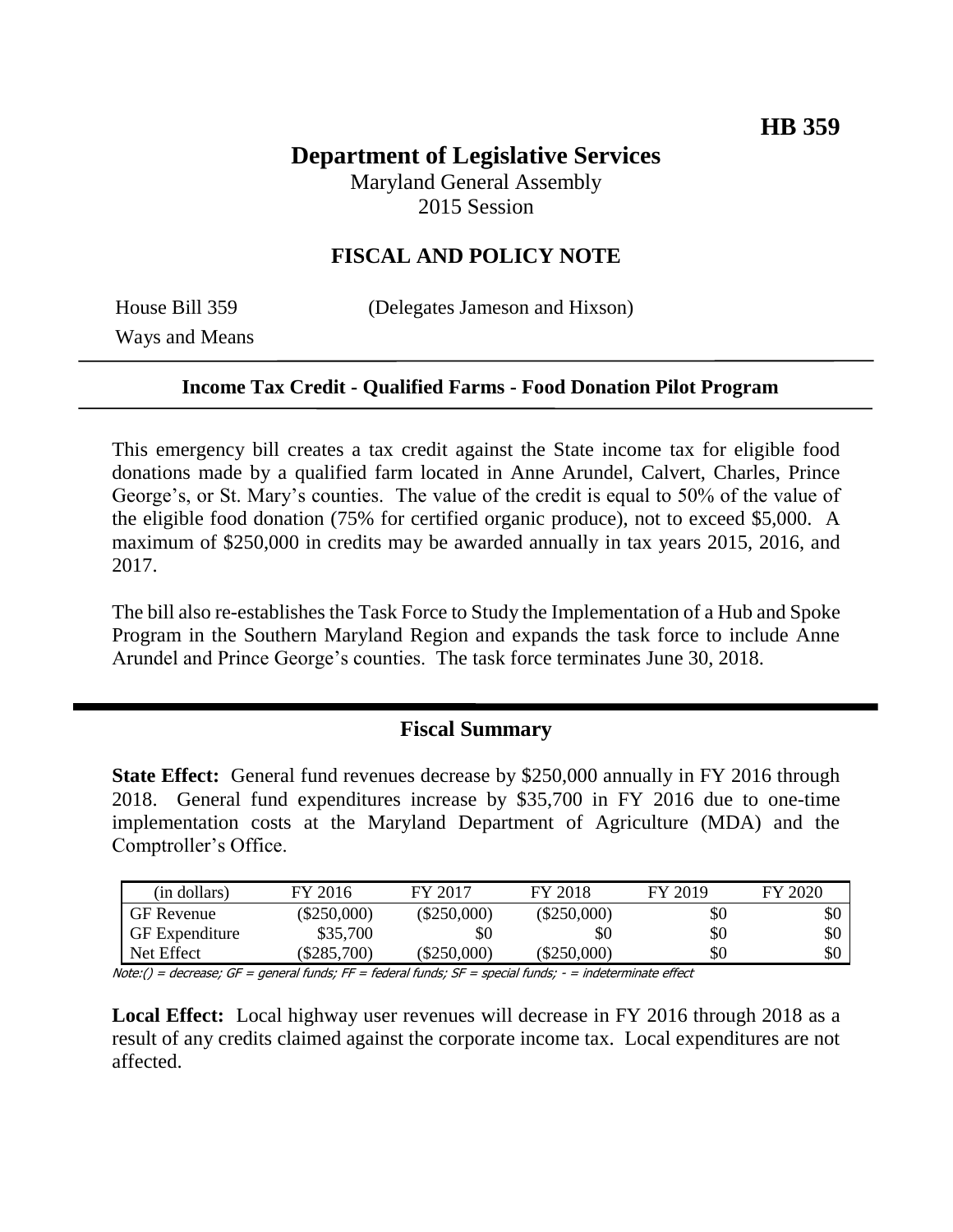**Small Business Effect:** Meaningful.

### **Analysis**

**Bill Summary:** A qualified farm can claim an income tax credit for eligible food donations. The farm business must be located in Anne Arundel, Calvert, Charles, Prince George's, or St. Mary's counties. The value of the credit is equal to 50% of the value of the eligible food donation (75% for certified organic produce), not to exceed \$5,000 in the taxable year. The Secretary of Agriculture can increase this limit by up to an additional \$5,000 in the taxable year. Any unused amount of the credit may be carried forward for five taxable years. Certified organic produce must be certified as an organically produced commodity under Title 10, Subtitle 14 of the Agriculture Article.

In order to qualify, eligible donations must be made to an organization that is authorized by MDA to act as a tax credit administrator. Tax credit administrators are required to issue tax credit certificates to eligible farms upon receipt of an eligible food donation and provide within 30 days a copy of the certificate to the Comptroller and MDA.

A maximum of \$250,000 in credits may be awarded annually in tax years 2015, 2016, and 2017. Credits may not be issued after December 31, 2017.

The Secretary of Agriculture is required to:

- publish weekly the categories and value of certified organic produce and eligible food donations;
- establish a process, in consultation with the Comptroller, to certify tax credit administrators;
- notify tax credit administrators to stop issuing tax credit certificates if a total of \$200,000 in certificates have been issued in a calendar year;
- adopt regulations, in consultation with the Comptroller, that establish the procedures for issuing remaining certificates once the total amount of certificates issued has reached the limit above;
- adopt regulations, in consultation with the Comptroller, implementing the tax credit program; and
- in consultation with the Comptroller and the Task Force to Study the Implementation of a Hub and Spoke Program in the Southern Maryland Region, report annually to the Governor and General Assembly on the use and impact of the tax credit.

The bill also re-establishes, effective June 1, 2015, the Task Force to Study the Implementation of a Hub and Spoke Program in the Southern Maryland Region and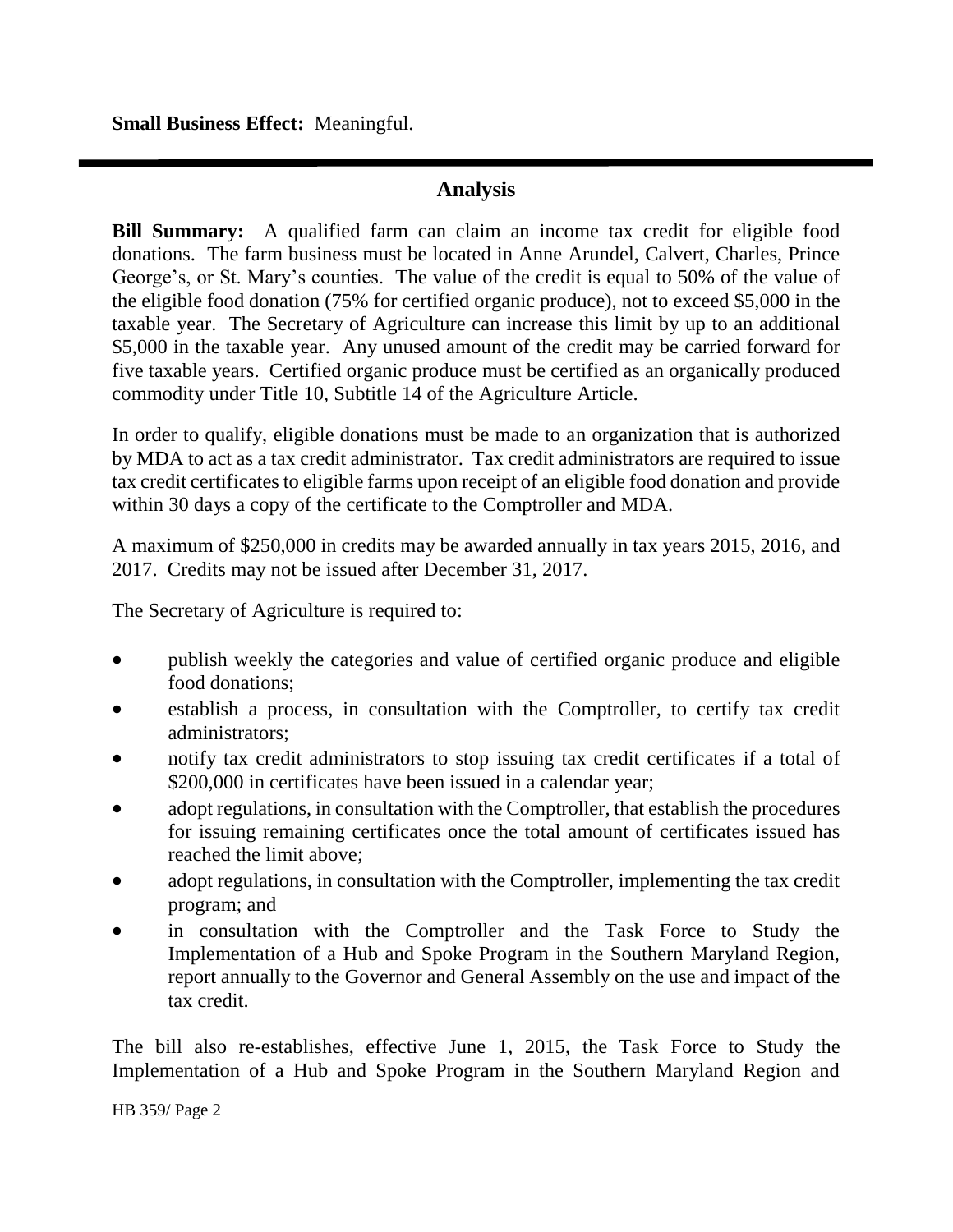expands the task force to include Anne Arundel and Prince George's counties. The task force terminates June 30, 2018.

**Current Law:** No similar State tax credit exists.

Taxpayers may generally claim a subtraction modification for the value of farm products donated to a gleaning cooperative. The farm products must be suitable for human consumption when donated and must either be donated to or harvested or collected, free of charge, by the cooperative. A gleaning cooperative is a tax-exempt nonprofit organization that is organized and operated to provide and distribute food free of charge to needy individuals, including unemployed and low-income individuals. The subtraction modification equals the amount by which the wholesale market value of the donated farm products exceeds the amount attributable to the donated farm products that the individual claims as a deduction for a charitable contribution under Section 170 of the Internal Revenue Code.

**Background:** Chapters 292 and 293 of 2013 established the Task Force to Study the Implementation of a Hub and Spoke Program in the Southern Maryland Region, including Charles, Calvert, and St. Mary's counties, to provide the low-income, working poor, and unemployed populations of that region with fresh farm products.

The final report of the task force, issued in December 2013, recommended creating a pilot distribution system in Southern Maryland whereby fresh produce is donated to a "hub" and then repackaged and distributed to "spokes" for dispersal into the community. The task force recommended creating a tax credit, which it determined would increase the amount of local food donations.

**State Revenues:** The bill authorizes an annual maximum of \$250,000 in credits in tax years 2015 through 2017. As a result, general fund revenues will decrease by \$250,000 in fiscal 2016 through 2018, assuming the maximum amount of credits are claimed against the personal income tax.

Credits claimed against the corporate income tax will decrease Transportation Trust Fund (TTF) and Higher Education Investment Fund revenues. To the extent MDA does not award the maximum amount of credits in each year, revenue losses will be less than estimated.

**State Expenditures:** General fund expenditures increase by \$35,700 in fiscal 2016 due to implementation costs at MDA and the Comptroller's Office.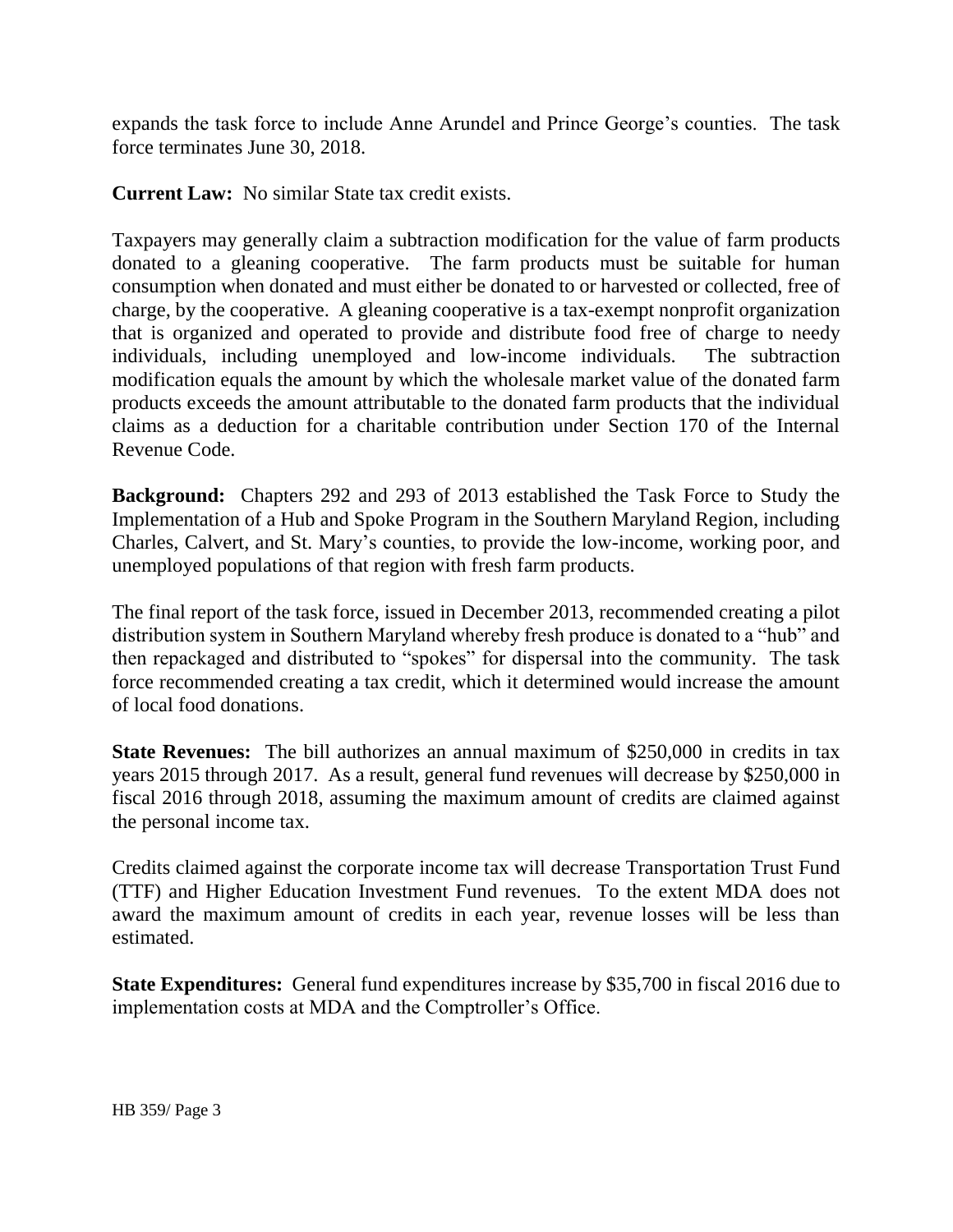MDA advises that it would incur additional costs as a result of hiring one seasonal marketing trainee from May to October in the first year of the program. As a result, general fund expenditures increase minimally in fiscal 2015 and by \$4,700 in fiscal 2016.

The Comptroller's Office reports that it will incur a one-time expenditure increase of \$31,000 in fiscal 2016 to add the tax credit to the personal income tax form. This amount includes data processing changes to the SMART income tax return processing and imaging systems and systems testing.

| <b>Seasonal Contractual Position</b> |          |
|--------------------------------------|----------|
| <b>Salary and Fringe Benefits</b>    | \$4,300  |
| <b>Operating Expenses</b>            | 400      |
| <b>MDA Expenditures</b>              | \$4,700  |
| <b>Comptroller Expenditures</b>      | \$31,000 |
| <b>Total FY 2016 Expenditures</b>    | \$35,700 |

**Local Revenues:** Local governments receive a portion of TTF revenues in the form of local highway user revenues for the purpose of constructing and maintaining local roads. Accordingly, local highway user revenues will decrease as a result of any credits claimed against the corporate income tax in fiscal 2016 through 2018.

**Small Business Impact:** A limited number of farms that are small businesses will benefit from the tax credit program. MDA estimates that there are 239 produce farms located in the eligible counties, of which 16 are certified organic producers.

## **Additional Information**

**Prior Introductions:** SB 670 of 2014, a similar bill, received a favorable with amendments report from the Senate Budget and Taxation Committee, passed the Senate and received a hearing in the House Ways and Means Committee, but no further action was taken. Its cross file, HB 1083, received a hearing in the House Ways and Means Committee, but no further action was taken.

**Cross File:** SB 280 (Senator Middleton) - Budget and Taxation.

**Information Source(s):** Comptroller's Office, Internal Revenue Service, Maryland Department of Agriculture, Department of Legislative Services